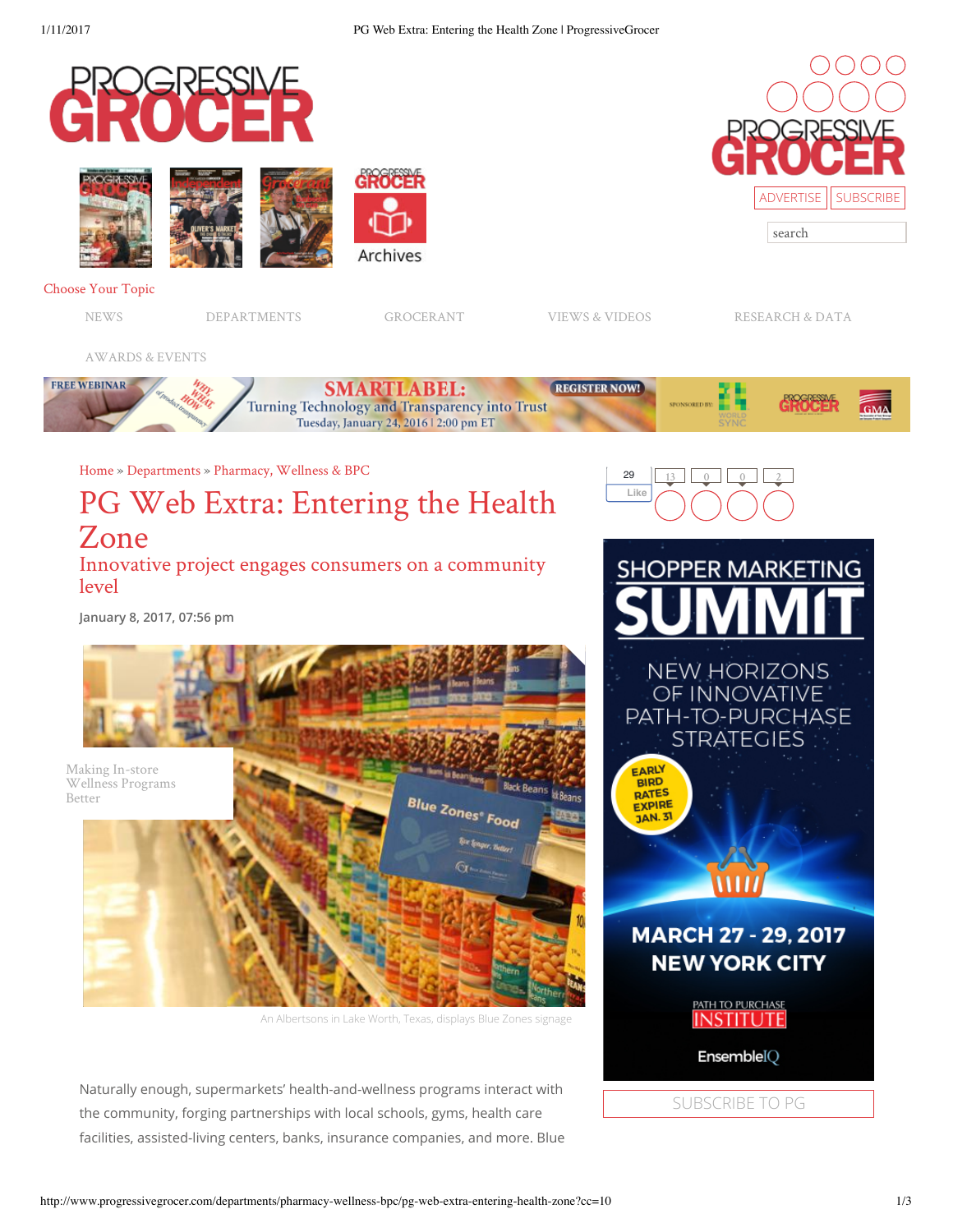#### 1/11/2017 PG Web Extra: Entering the Health Zone | ProgressiveGrocer

Zones Project, however, takes this community involvement to a whole other level.

The effort "is a community-by-community well-being improvement initiative designed to help people lead longer, better lives by making healthy choices easier," explains Blue Zones Project VP Michael Acker. "The initiative promotes simple environmental changes and behaviors based on lifestyles in Blue Zones areas — pockets of the world where people are most likely to reach age 100 and beyond."

Continues Acker: "People tend to spend 80 percent of their time within 10 miles of their homes, so Blue Zones Project focuses on the everyday places that impact well-being. When stakeholders from across the community grocery stores, restaurants, schools, worksites, faith-based organizations, and city and county leaders — take steps to make healthy choices easier, the results are significant."

As part of this undertaking 64 grocery stores across the country, including Whole Foods, Albertsons and Natural Grocers locations, have become "Blue Zones Project Approved" by implementing practices that make healthy choices easier and persuading shoppers to make those choices. "The model is successful in supermarkets and other areas of the community because it helps people achieve a big impact on their well-being by making small changes," observes Acker.

The project has identified 35 evidence-based practices - referred to as "nudges" – that can consumer change behavior in the supermarket. "Stores may, for instance, implement Blue Zones Project checkout lanes where shoppers can find healthier impulse items such as nuts, fruit and water," suggests Acker. "Other options include designated Blue Zones Project parking spaces farther away from the entrance of the store to encourage walking; healthy recipes and a Blue Zones food list around the store; offering salads as a healthier grab-and-go meal option; adding signage to highlight locally grown produce; featuring healthy options on end caps; and positioning produce displays at the front of the store."

As a result of such "nudges," Acker says, "Customers are responding favorably, with stores reporting higher customer counts and more revenue from healthy items." In one outstanding example, Naples, Fla.-based Wynn's Market rearranged its cold beverage cases, adding green tea and flavored water and making bottled water more visible than sugary drinks, boosting bottled water sales by almost 15 percent; overall, since joining the project, the grocer has seen a 5 percent rise in produce sales, as well as increases to overall sales and customer counts. Meanwhile, KTA Super Stores' first two Blue Zones Project locations more than doubled its sales of fresh fruit, nuts and dried fruit; tripled fruit leather sales; and instituted half-sandwich offerings that sell two to three times faster than whole sandwiches. The Hawaii Island retailer has since expanded the project to all six of its stores.



# Product Spotlight CELSIUS: New Can Graphics & Repositioning, 2017  $\Box$ 1



### FEATURED RESEARCH

## Featured Research



**Progressive** - January 2017



Progressive Grocer Independent ecember 2016



Grocerant - September 2016

http://www.progressivegrocer.com/departments/pharmacy-wellness-bpc/pg-web-extra-entering-health-zone?cc=10 2/3